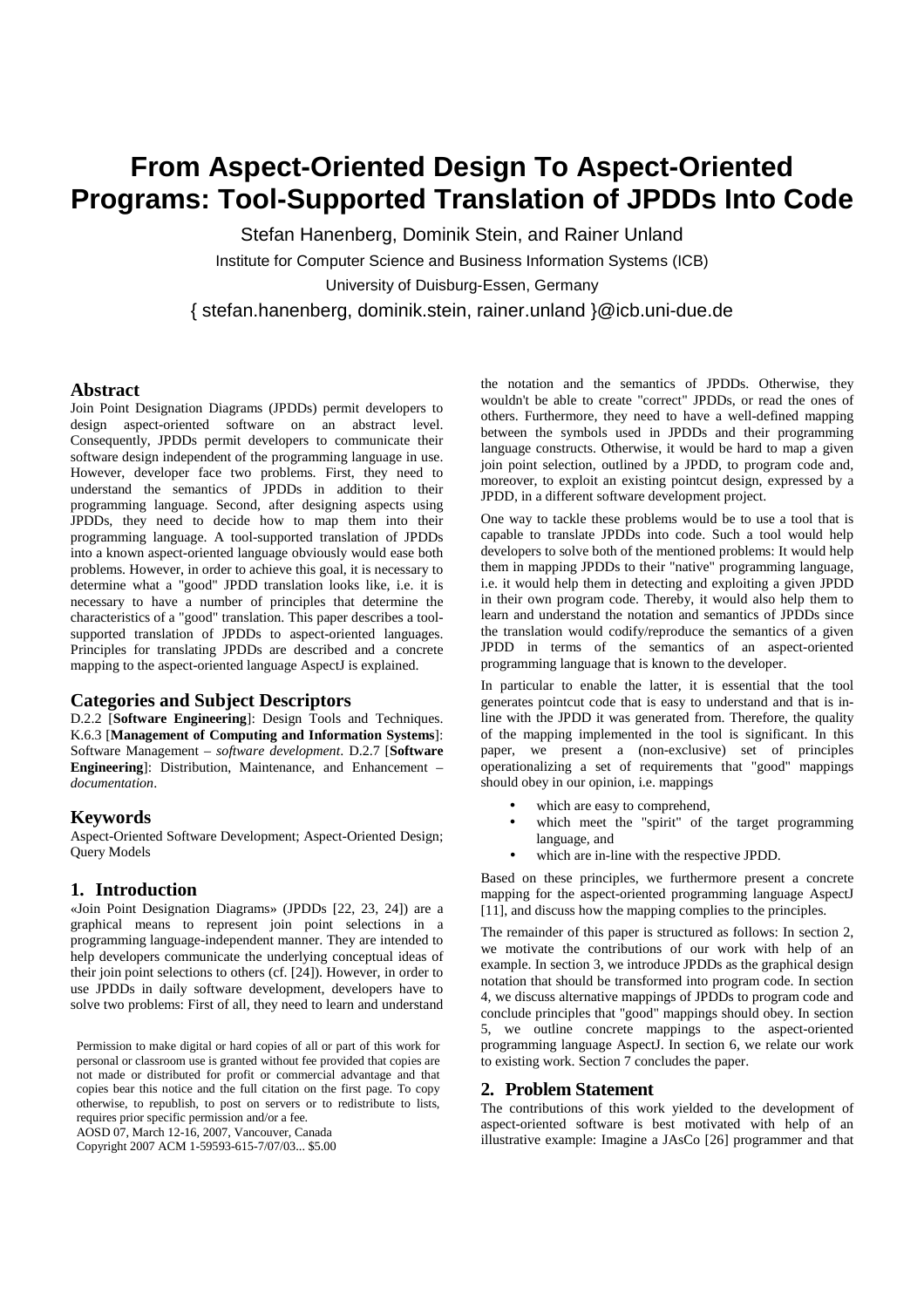is interested in implementing a data mining application on top of an existing online shop (as described in [28], for example). One of the data to be mined is the response of customers to promotional offers. In particular, the developer is interested in selecting *low promotion-prone customers*, i.e. customers who seem to discover promotional offers merely "by accident" (example adopted from [28], with slight modifications).

The JAsCo programmer probably wants to exploit the *stateful aspect language constructs* of JAsCo to realize the data mining aspects. The following code snippet is adopted from [28] (with slight modifications), and shows only those lines of code that are responsible for the join point selection (we abstract from the rest since all other lines of code are irrelevant for the subsequent considerations).

#### **//defining join point selection**

**hook** LowPromotionProneCustomerHook **{** LowPromotionProneCustomerHook**(** browseProducts(Category category), accessPromotions(CustomerID customer)**) {** start > helperTrans; helperTrans : execute(browseProducts) > helperTrans || browsePromotionTrans:

```
 browsePromotionTrans : execute(accessPromotions);
 }
 //classify customer as low promotion-prone
```
**after** browsePromotionTrans () {...}

**}** [...]

#### **//binding join point selection to concrete method calls** LowPromotionProneCustomerHook hook1 =

**new** LowPromotionProneCustomerHook**(**

\* OnlineShop.browse\*(\*),

\* OnlineShop.getPromotions(CustomerID)

 **)** [...]

After having implemented these lines of code, let's assume that the occasion arises that the developer needs to communicate the aspect (i.e. your join point selection, in this case) to an audience that is not familiar with JAsCo – for example, to other developers who are interested in the underlying pointcut design and who have not studied JAsCo, yet. However, if the audience has not studied JAsCo yet, it is impossible to communicate the pointcut design using the source code – because this requires in-depth knowledge about JAsCo.

With help of a JPDD, it is possible to explain the join point selection to a non-JAsCo-aware audience. The JPDD in Figure 1, for example, can be used to illustrate the join point selection realized by the code snippet shown above. The JPDD outlines that the join point selection LowPromotionProneCustomerHook distinguishes between different states. The transitions between these states outline a protocol that customers must perform in order to be classified as a low promotion-prone customer. First, customers have to browse the online shop (to any location/product) at least once. Then, they may continue browsing as long as they feel like. Ultimately, though, they must find (and follow) the promotions link. This is the situation when the online shop receives the message getPromotions. At this point, the aspect intercepts, and performs the desired action. This correspond to after browsePromotionTrans in the

JAsCo code. In the JPDD this point is indicated by identifier  $<$ ? $ip$ >.



**Figure 1: Documenting Join Point Selections With JPDDs.**

Having such a JPDD, a means to represent your join point selection is provided which abstracts from the programming language being used actually to implement the system. This should permit others to comprehend a join point selection without the need to understand the underlying aspect-oriented language. In order to actually do so, of course, those others must be capable to read and understand JPDDs. Imagine, for example, an AspectJ developer who is not familiar with JAsCo, and with state-based join point selections in general, and who is interested in the selection semantics underlying the JPDD in Figure 1. Having never seen, and heard of, stateful aspects, he/she might wonder what the JPDD in Figure 1 is referring to and what join points it is actually selecting. In this case, it helps to provide the AspectJ developer with a plain AspectJ implementation of the join point selection. Such a mapping of the JPDD to his/her "native" programming language should help him/her to understand the JPDD, as well as similar JPDDs he/she will look at in the future. Furthermore, such a translation would help the AspectJ developer to use the join point selection (designed by a JAsCo developer), while at the same time the JAsCo developer (designing the join point selection) does not have to be familiar with AspectJ.

Translating JPDDs into programming languages is not unproblematic, though. Usually, there exists a large variety of possible ways to translate a given JPDD into an aspect-oriented programming language. Hence, it is more than likely that, all too often, developers will be unsure about the best way to map a given JPDD into program code. However, having each developer realize his/her own mapping would make the detection of an implementation of a JPDD in the program code difficult. Moreover, having such developer-dependent, and thus non-uniform, translations of JPDDs would obstruct a "learning-by-example" approach as it has been proposed above to acquire the join point selection semantics of JPDDs. Indeed, there are mappings that can be considered more suitable to this way of learning JPDDs than others. For these reasons, it can be considered essential to have carefully thought-out mappings that (a) describe a uniform way of translating JPDDs into program code and (b) that generate program code which is easy to trace back to the respective JPDDs (thus, facilitating the learning of JPDDs).

The contribution of this paper is to give principles for the translation of JPDDs into aspect-oriented program code. They can be seen as an evaluation framework for JPDD translations that are considered to be "good" and "sustainable" with respect to the goals (a+b) mentioned above. Furthermore, a concrete mapping is given for the aspect-oriented programming language AspectJ which aims to support the understanding of JPDDs when pursuing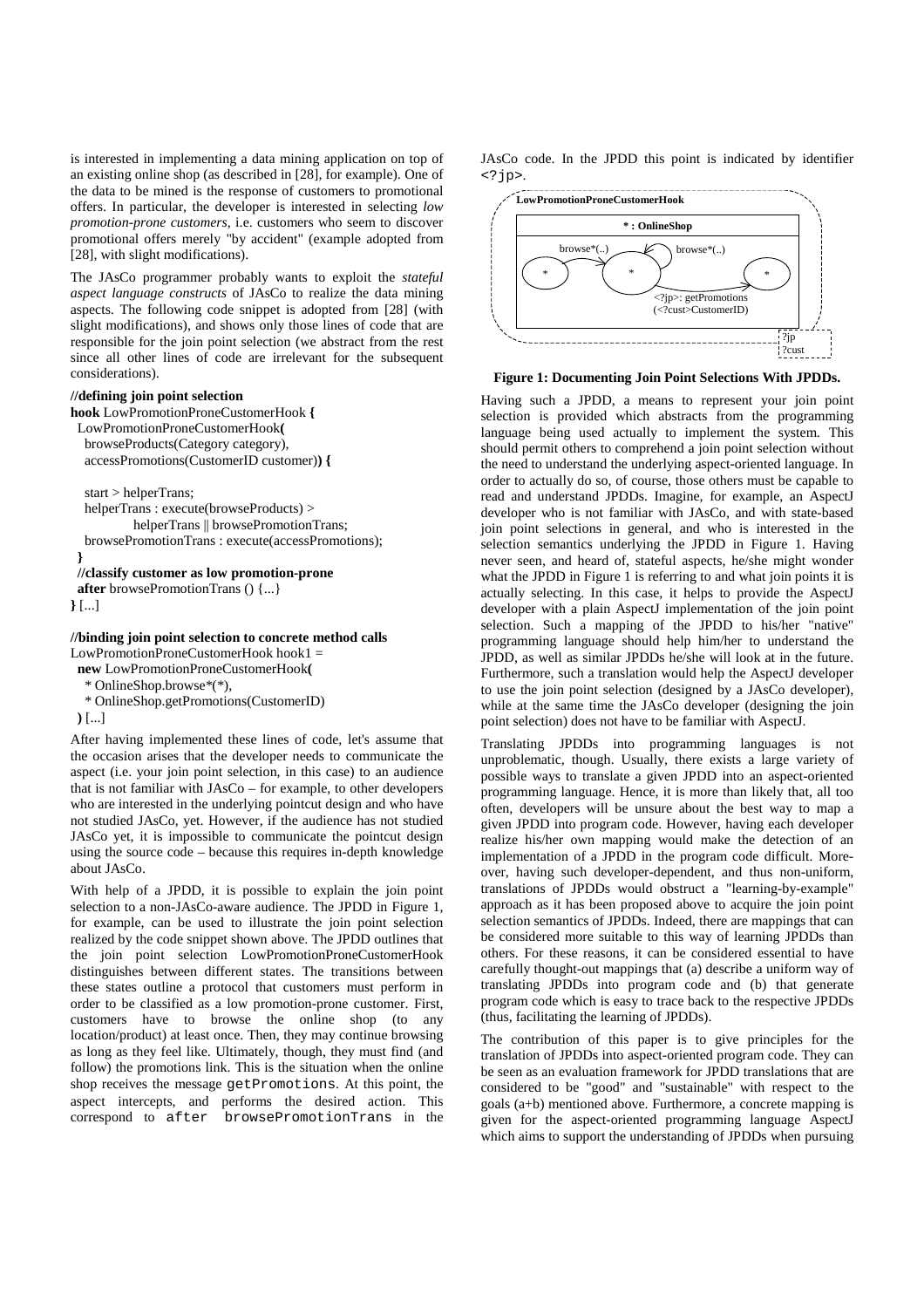a "learning-by-example" approach. It is discussed how far the proposed mapping matches the postulated goals.

# **3. Join Point Designation Diagrams**

«Join Point Designation Diagrams» (JPDDs [22, 23, 24]) are a means to specify queries on software artifacts. As such, they are particularly suited to express aspect-oriented join point selections, such as pointcuts [11], traversal strategies [12], match or type patterns [27, 11], or alike.

JPDDs outline a search pattern, which means that they specify a set of selection constraints which is mapped against a given software artifact (i.e. a program code or a running program). Within that pattern, (a tuple of) identifiers (see Figure 2a) may be assigned to particular elements in order to designate those parts of the queried software artifact that should be actually selected by the JPDD. JPDDs possess a export parameter box at their lower right corner (see Figure 2b) which lists the identifiers of all elements to select.

JPDDs come with a set of means to specify deviations in search patterns. Examples are the asterisk wildcard (\*) which abstracts from an arbitrary number of characters in element names, or the dot-dot-wildcard (..) which abstracts form an arbitrary number of parameters in a parameter list (see Figure 2c). A vertical bar (|) may separate alternative search patterns for element names (see Figure 2c). Furthermore, JPDDs provide means to postulate the existence of paths (of arbitrary length) along class/object associations  $(\mathcal{H})$ , the inheritance hierarchy  $(\mathcal{H})$ , state transitions ( $\mathcal{A}$ ), or the call graph ( $\mathcal{A}$ ) (see Figure 2c). Further explanations on the effects of these deviation specification means and examples of their usage will be given in the subsequent subsections.



**Figure 2: JPDD-Specific Symbols (cf. [23]).**

JPDDs are defined with help of a graphical notation. That notation makes use of symbols from existing and well-established graphical notations, such as message sequence charts, state charts, flow charts<sup>1</sup>, and class/object diagrams. The precise notation used in JPDDs is the one which can be found in the UML (the UML terms the aforementioned notations differently, and talks about interaction sequence diagrams, state diagrams, activity diagrams, and class/object diagrams, respectively). JPDDs chose to use symbols of various notations so that developers can choose those symbols that suit their conceptual view on a join point selection best (see [24] for further explications). The UML has been chosen as the base notation for JPDDs since its symbols are considered to

1

be well-known to a broad range of developers. Nonetheless, it is important to note that JPDDs alter the semantic of the original UML symbols, and extend them with few new elements (see Figure 2), in order to suit and attend the specific needs of a query notation (see [23] for a more detailed discussion of the selection semantics of JPDDs).

# **3.1 Structure JPDDs**

JPDDs make use of symbols of different graphical notations in order to provide the developer with appropriate means to express the intention of their join point selection. Class and object diagram symbols are used, for example, to express selections (i.e. selection constraints) on the structure of programs and program instances.



**Figure 3: A Structure JPDD (cf. [23]).**

Figure 3 shows a JPDD demonstrating how this is accomplished in detail: The example visualizes a join point selection that is taken from [1] and which deals with the selection of state changes of persisted objects. Its goal is to select also state changes that occur to objects being affiliated with (owned by) the persisted objects. In the example JPDD, all modifications<sup>2</sup> of Address objects affiliated with (owned by) a (persisted) Person object are selected. Person objects are persisted by (contained in) a PersistedList (which considers its contents to be of the general type Object). The JPDD makes use of an indirect association symbol  $(\mathcal{H})$  in order to indicate that the Address object does not need to be an immediate neighbor of the Person object. Its association ends assert, however, that the (indirectly) affiliated Address object must be reached via a composite relationship, and that it must play the role addr. Furthermore, the JPDD makes use of an indirect generalization symbol  $(\leq \n#)$  in order to indicate that Person objects must be specializations (subkinds) of Object objects – notwithstanding that there may exist further specialization steps along the inheritance hierarchy. Both (all) kinds of indirect relationships are adorned with a multiplicity restricting the number of relationships (i.e. (associations or generalizations, in this case) that need to be traversed on the path from one object to the other. In its export

 $\overline{a}$ 

<sup>1</sup> Program/data flow-model JPDDs will not be introduced in this paper; the interested reader is pointed to [24] for further details.

 $2$  I.e. any field assignment to fields of Address objects, indicated in the JPDD (see Figure 3) as a stereotyped method invocation of (pseudo) setter methods on Address objects (cf. [21]); for further details on behavioral JPDDs, see subsequent sections.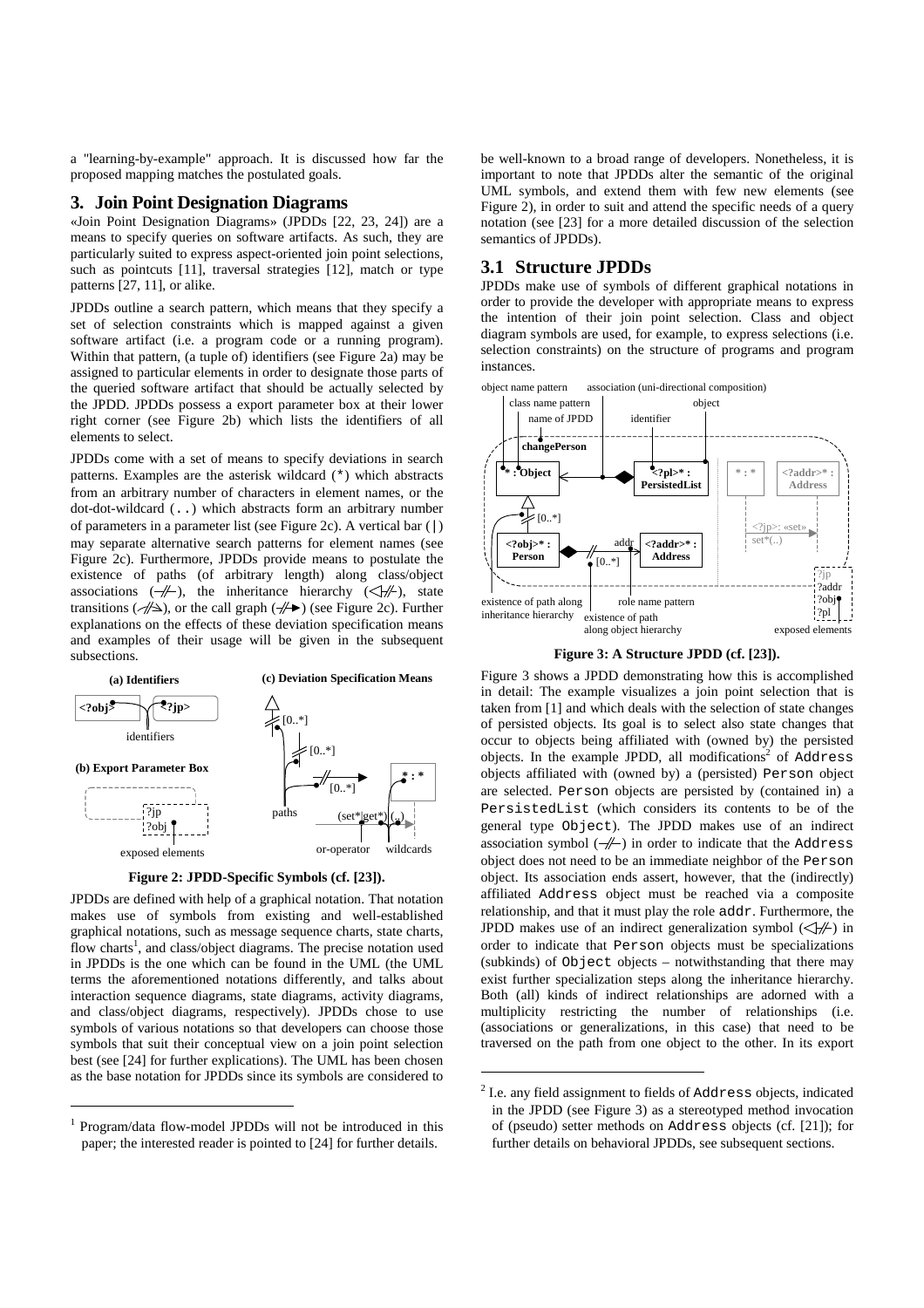parameter box, the JPDD exposes the affiliated Person and Address objects (<?obj> and <?addr>), as well as the PersistedList (<?pl>) which is used to persist the Person  $objects<sup>3</sup>$ .

Join point selection criteria on the program structure – which are specified with the symbols described above – may be combined with join point selection criteria on the program behavior – which will be considered next. Figure 3 (right part) outlines how such combinations could look like. Note how the identifier <?addr> is used to concatenate the left part to the right part. Combining JPDDs this way means that the selection constraints of both JPDDs must be satisfied for the join points to be selected.

## **3.2 Message Invocation Model-JPDDs**

One way of expressing join point selections on the behavior of programs in JPDDs is by using symbols which are adopted from UML interaction sequence diagrams (message sequence charts). For example, the JPDD shown in Figure 4 uses lifelines  $(\cdot)$ , message symbols  $(\rightarrow)$ , and activation bars  $(\rvert)$  to render a join point selection that selects all invocations of method search on objects of type DiseaseRepositoryDBMS, having one argument of type int and returning a value of type DiseaseType, which come to pass within the control flow  $(\mathcal{H} \blacktriangleright)$  of any method  $(* ( . . ) : *)$  invoked on an object  $(\langle ?s \rangle)$  of (sub)type ListServlet. The purpose of this join point selection, which is adopted from [20], is to control access coming from the Internet (i.e. via a ListServlet) to the Disease-RepositoryDBMS. The JPDD returns the method invocation (<?jp>) as a join point, together with the argument (<?arg>) being passed as a parameter.



**Figure 4: A Message Invocation Model-JPDD (cf. also [23])**

Message invocation model-JPDDs may be combined with other JPDDs, e.g. structure JPDDs – as shown in Figure 4 (left part), – meaning that the selection constraints of both JPDDs must be satisfied for the join points to be selected. Note how the identifier <?s> is used here to connect both kinds of JPDDs.

# **3.3 State Model-JPDDs**

1

Another way to express join point selections on the behavior of programs in JPDDs is by using symbols from UML state diagrams (state charts). Figure 5 outlines an example how the symbols of state model-JPDDs are used to represent a state-based join point selection. The example is adopted from [19] and is used to prevent

any access to deleted objects. Thereto, it selects any invocation on messages beginning with set or get taking any number of arguments, as well as any invocation on message toString taking no argument, sent on any object  $(\leq 2 \circ b)^{\frac{1}{2}}$  of  $(\text{sub})$ type PersistentRoot. Note how the join point selection makes use of state symbols  $(\bigcirc)$  and state transition symbols  $(\frown)$  in order to emphasize that it is only interested in message invocation events issued on objects that have received a delete message before (taking no arguments) and are thus in state "deleted". The join point selection returns the intercepted method call events (<?jp>) together with the object (<?obj>) receiving such events.



**Figure 5: A State Model-JPDD (cf. [24]).**

State model-JPDDs may comprise a special symbol  $(\mathcal{A}\mathcal{S})$  in order to denote a path along state transitions (i.e. a sequence of arbitrary state transitions) – similar to the way in which the special symbol  $\not\!\!\!\!/ \blacktriangleright$  denotes a path along the control flow (i.e. a sequence of arbitrary messages) in message invocation-model JPDDs (cf. previous section 3.2). Furthermore, state model-JPDDs may be combined with other JPDDs, e.g. structure JPDDs – as shown in Figure 5 (left part), – meaning that the selection constraints specified in both JPDDs must be satisfied so that the join points will be selected. Note how the object identifier <?obj> is used here to connect the JPDDs.

# **4. Principles Of JPDD Translation**

There typically exists an infinite number of possible solutions for translating a JPDD to an aspect-oriented language. Hence, in order to come to a reasonable conclusion on what a translation should look like and what language features of the target language should be used, guidelines must be found that help to determine under which circumstances one mapping is considered better than another. Therefore, in the following, we discuss a couple of sample JPDDs with corresponding – alternative – language mappings, and we elucidate why we consider the one mapping better than the other. Then, we conclude from these considerations and formulate a number of principles of "good" mapping design.

In order to ease the understanding of our argumentation, we neglect to use other notational means than message sequence model-JPDDs and other programming languages than AspectJ. This is because we estimate that these means are most-familiar to most of the readers of this paper. This does not mean, though, that the following principles only pertain to the translation of message sequence model-JPDDs into AspectJ. Furthermore, it should be noted that this work only deals with code generation such as it is known from forward engineering approaches (from JPDDs to pointcut code). No assertions are being made about (principles of) reverse engineering approaches (from pointcut code to JPDDs).

<sup>3</sup> Apart from the modification join point <? jp>, itself; see subsequent sections for further explanations on the specification of join point selections on program behavior.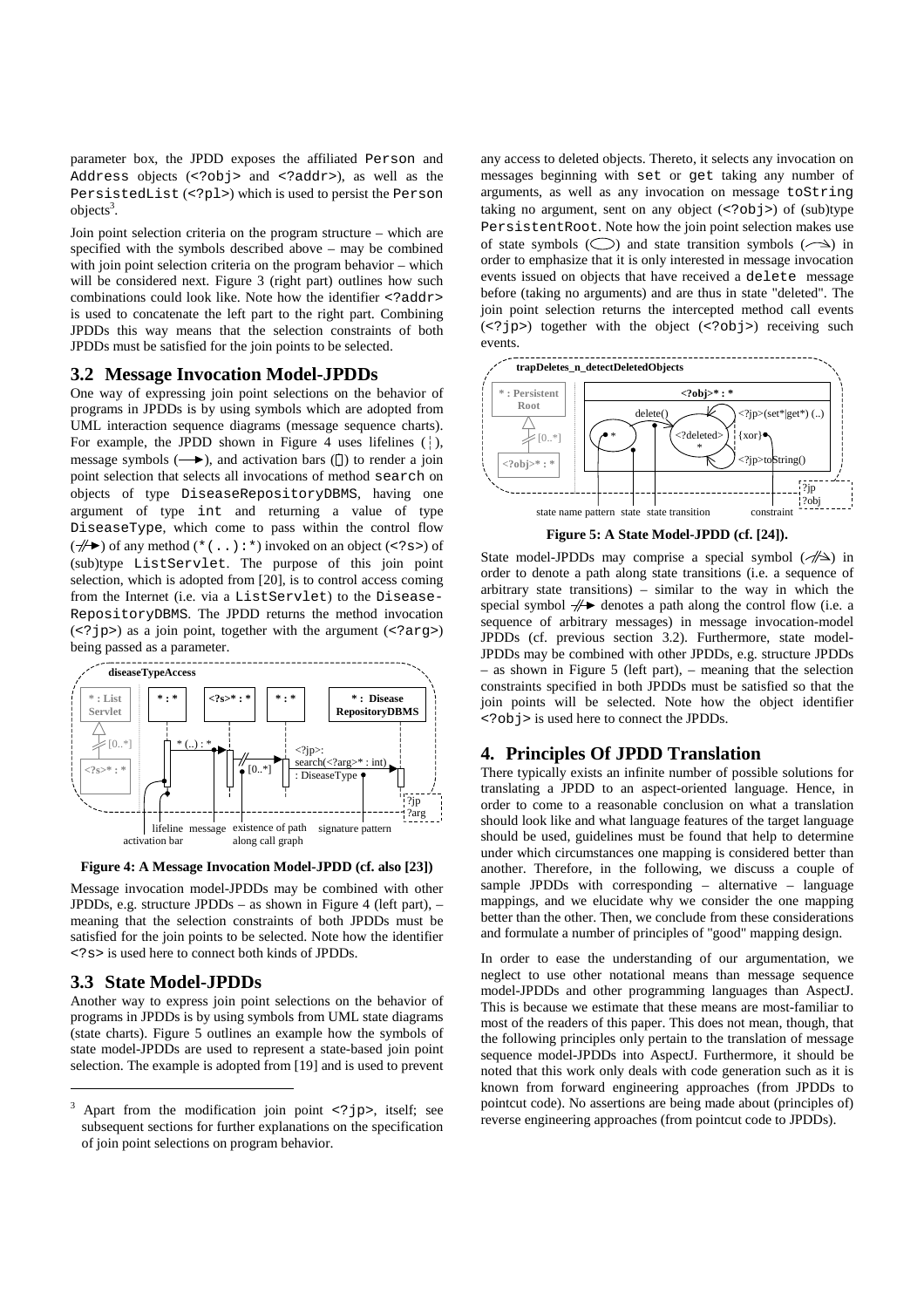# **4.1 Use of Pointcut Language Constructs**

Figure 6 illustrates a sample JPDD based on interaction diagrams. It states that an object of type A sends a message m1. Later on, an object of type B sends a message m2 to an object of type C. The last message m2 represents the join point to be selected.



**Figure 6: Sample JPDD (1).**

In case we want to translate this JPDD into the target language AspectJ, there are different possibilities how a corresponding pointcut could look like.

One option is to specify a pointcut that selects the first message m1 sent from a, and to specify an advice that stores this information (together with the current thread that is about to be executed) into a suitable data structure. Then, it is possible to specify another pointcut selecting the message m2 sent from b to c, and let it check whether there has been previously a message m1 (by searching for it in the data structure).

```
static Hashtable d = new Hashtable ();
pointcut pc1(A a):
  call(*.m1()) && this(a);
pointcut sampleJPDD_1():
  call(*.m2()) && this(B) && target(C) &&
  if(contained());
static boolean contained() {
  return d.containsKey(Thread.currentThread());}
before(A a): pcl(a) {
  ..storing thread with a to dictionary d…
```
}

#### **Figure 7: Translation of JPDD (1) into AspectJ.**

Figure 7 illustrates what a corresponding implementation in AspectJ looks like. An advice that refers to the pointcut pc1 stores the current thread into a dictionary along with the join point specific data a and retains that way that message m1 has been sent. The pointcut sampleJPDD 1 refers to that dictionary and determines whether the current thread is contained as a key (using AspectJ's if pointcut). Only if this is the case, sampleJPDD\_1 selects message m2 (for reasons of simplicity we did not specify the complete code for storing the data to and reading from the dictionary). Note, that it is also necessary to remove the current thread from the dictionary at the right point in time (when there is no longer any method m1 on the call stack) which is not discussed here.

Although this translation is technically correct, it suffers from the problem that the translation does not consider the pointcut construct cflow in AspectJ, which permits to specify the desired join point selection directly and without the need of maintaining a special data structure. Figure 8 illustrates a translation of JPDD

(1) using a cflow pointcut. A comparison of Figure 7 and Figure 8 reveals that the first translation is relatively hard to understand (even for experienced AspectJ programmers), while the second one is not. The reason is that in the second case a dedicated language construct of AspectJ is used that AspectJ developers are well-familiar with and that they would usually exploit when they specify a join point selection like the one considered here: AspectJ programmers are familiar with AspectJ's control flow abstraction and use it when it is necessary.

**pointcut** sampleJPDD\_1(): **cflow**(**call**(\*.m1()) && **this**(A)) && **call**(\*.m2()) && **this**(B) && **target**(C);

## **Figure 8: Translation of JPDD (1) into AspectJ using cflow.**

From these considerations we conclude the first principle for translating JPDDs to program code, which is that whenever there is a construct in the underlying aspect-oriented programming language that is dedicated to a special join point selection, this feature should be used.

**Principle 1 (Use of Pointcut Language Constructs):** *A JPDD translation should express a JPDD's join point selection semantics in terms of those language constructs of a target language that are particularly designed for the given selection task.*

Although this principle seems to be somewhat intuitive, its intention is to make developers of JPDD mappings aware of the individual capabilities of the target language, and to choose that particular mapping that outlines best the semantics of a join point selection in terms of the available target language constructs.

#### **4.2 Reduction of Aspect State**

Although join point selection constructs of the target programming language should be used whenever appropriate (i.e. in those situations which the constructs were designed for), sometimes a programming language may fail to provide suitable join point selection means. In that case, defining additional state within aspects (or using other data structures) is a frequent technique for overcoming the restrictions of the respective pointcut language.

A common case in which this is necessary, for example, is the realization of a state-based join point selection [5] with an aspectoriented programming language that does not provide suitable selection means to reference states and/or state transitions.



**Figure 9: Sample JPDD (2).**

For example, let's consider the join point selection that is visualized in Figure 9, and which selects a message p to an object of type D as a join point – provided that previously an object of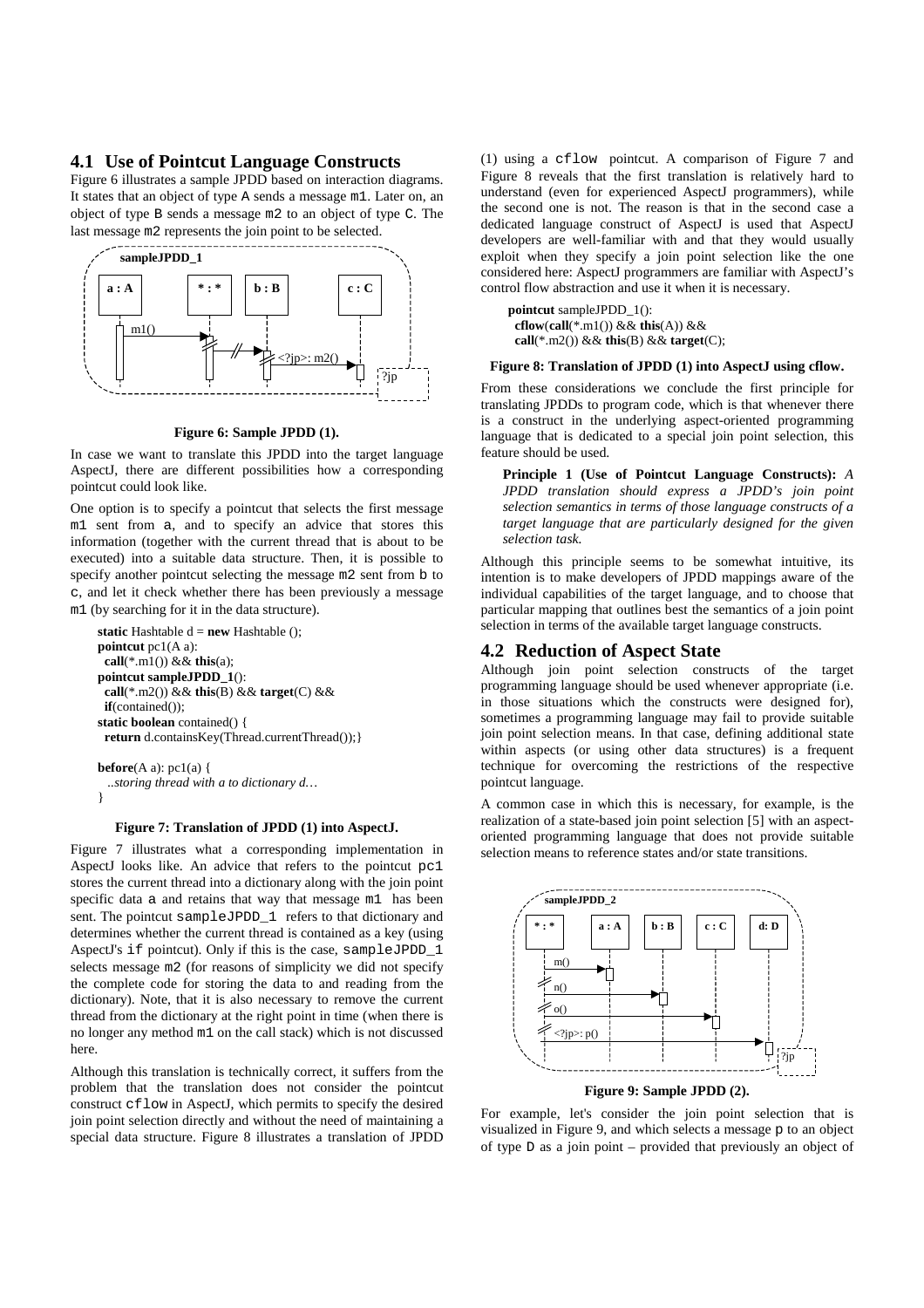type A has received a message m, an object of type B has received a message n, and an object of type C has received a message o (in that order). A join point selection like this is commonly known as an application of a state-based join point selection (cf.  $[28, 24]$ <sup>4</sup>. Now, if the target aspect-oriented programming language happens not to be able to refer to states and/or state transitions within its pointcut language, it is usually necessary to add further state information to the aspect as a workaround.

Figure 10 outlines a possible mapping of the JPDD shown in Figure 9 to AspectJ. For each message in the message interaction model-JPDD (except the last one), a Boolean field is specified within the aspect. Furthermore, for each message (except the last one), a pointcut is added to the aspect selecting the message and verifying whether the predecessor of the message has already been reached. If this is the case, a before advice sets the respective Boolean field to true. While all of these pointcuts and advice merely exist to maintain the aspect state, only the last pointcut selects the actual join point of interest: The last pointcut refers to the message  $p$  sent to an object of type  $D$  – and verifies that all the other messages have been executed before by evaluating the state variable reachedThird. Similar to the previous section, it is also necessary to specify the right point in time when the states are to be set to false which is not discussed here.

```
static boolean reachedFirst = false; 
static boolean reachedSecond = false:
static boolean reachedThird = false; 
pointcut pc1(): call(*.m()) && target(A); 
pointcut pc2(): call(*.n()) && target(B) && if (reachedFirst);
pointcut pc3(): call(*.o()) && target(C) && if (reachedSecond);
before(): pc1() { reachedFirst = true; }
before(): pc2() { reachedSecond = true;}
before(): pc3() { reachedThird = true;}
```
**pointcut** sampleJPDD\_2(): **call**(\*.p()) && **target**(D) && **if** (reachedThird);

#### **Figure 10: Translation of JPDD (2) into AspectJ.**

Although the semantics of the mapping presented in Figure 10 is correct, we consider this mapping to be not satisfying. With a mapping like this, the number of state variables in the aspect tends to grow quite large very fast, and so is the number of pointcuts and advice in the aspect. We consider this to be confusing for the developer because, when looking at the generated program code, the developer is faced with an immense number of states, pointcuts, and advice – although only one pointcut of them is actually concerned with the selection of the join point of interest. Therefore, we consider this mapping to be problematic (with respect to using the generated code in order to understand the JPDD semantics) because it does not emphasize the actual join point selection (sampleJPDD\_2).

Consequently, when working with (i.e. modifying or using) the generated aspect code, the developer may easily happen to refer to

1

one of the generated "helper" pointcuts rather than the actual join point selection – even though he/she did not intend to do so (and should not do so).

```
static int currentState=0; 
pointcut innerSelectionState(): 
         (call(*.m()) && target(A) && if (currentState == 0)) | 
         (call(*.n)) \&\& \text{ target}(B) \&\& \text{ if } (currentState == 1))(call(*.o()) \&\&\n target(C) \&\&\n if (currentState == 2));
before(): innerSelectionState() { currentState++; }
pointcut sampleJPDD_2(): 
  call(*.p()) && target(D) && if (currentState == 3);
```
#### **Figure 11: Translation of JPDD (2) into AspectJ.**

Figure 11 illustrates another mapping of the JPDD above. In contrast to the previous one, the code in Figure 11 provides only one additional state member (currentState). That field is intended to remember the current state of the aspect. Furthermore, there is only one pointcut (innerSelectionState) that monitors whether a new state has been reached, and only one advice that increments the currentState member. In contrast to the previous mapping, the interface of this aspect is less overloaded with state-representing and state-maintaining elements. Note, that Figure 11 does not denote when the current state is set back to 0 (in correspondence to the previous examples).

Following the discussion above, we consider this mapping superior to the previous one, and conclude the following principle:

**Principle 2 (Reduction of Aspect State):** *A mapping should keep the number of elements to represent and maintain join point selection-dependent aspect state as less as possible.*

The term «elements» refers to any kind of program code that is used to represent and maintain aspect state, here, such as field definitions, methods, class definitions, pointcuts as well as advice.

# **4.3 Side Effect Free Pointcuts**

Carrying on the considerations from the previous example, and taking it to ultimate perfection, would lead to a mapping where the maintenance of aspect state is included in the "real" pointcut itself (i.e. the one concerned with the selection of the actual join point of interest) – rather than having them separated into extra pointcuts and advice.

```
static int currentState=0; 
pointcut myPointcut(): 
  (call(*.m()) && target(A) && if(setState(0,1))) |
  (call(*.n()) && target(B) && if (setState(1,2))) |
  (call(*.o()) && target(C) && if (setState(2,3))) |
  (call(*.p()) && target(D) && if (setState(3,4)); 
public static boolean setState(int from, int to) { 
 if (currentState = from) currentState = to;
  return currentState > 3; 
}
```
## **Figure 12: Translation of JPDD (2) into AspectJ.**

Such a mapping is illustrated in Figure 12. Similar to the mapping outlined in Figure 11, there is only one field (currentState) that represents the current state of the aspect. In contrast to Figure 11, though, there is only one pointcut that subsumes the (entire) join point selection outlined by the JPDD (see Figure 9). Apart from that, there is a method setState which is invoked from within the pointcut (see if pointcut designators), and which is responsible for maintaining the aspect state. The method is invoked with two integer parameters where the first one

<sup>4</sup> Nevertheless, we have decided to visualize it by means of a message interaction model-JPDD since we are going to investigate its implementation using a "un-stateful" aspectoriented programming language. Furthermore, it could be argued that this visualization represents the underlying conceptual model of the developer (cf. [24] for a more detailed discussion).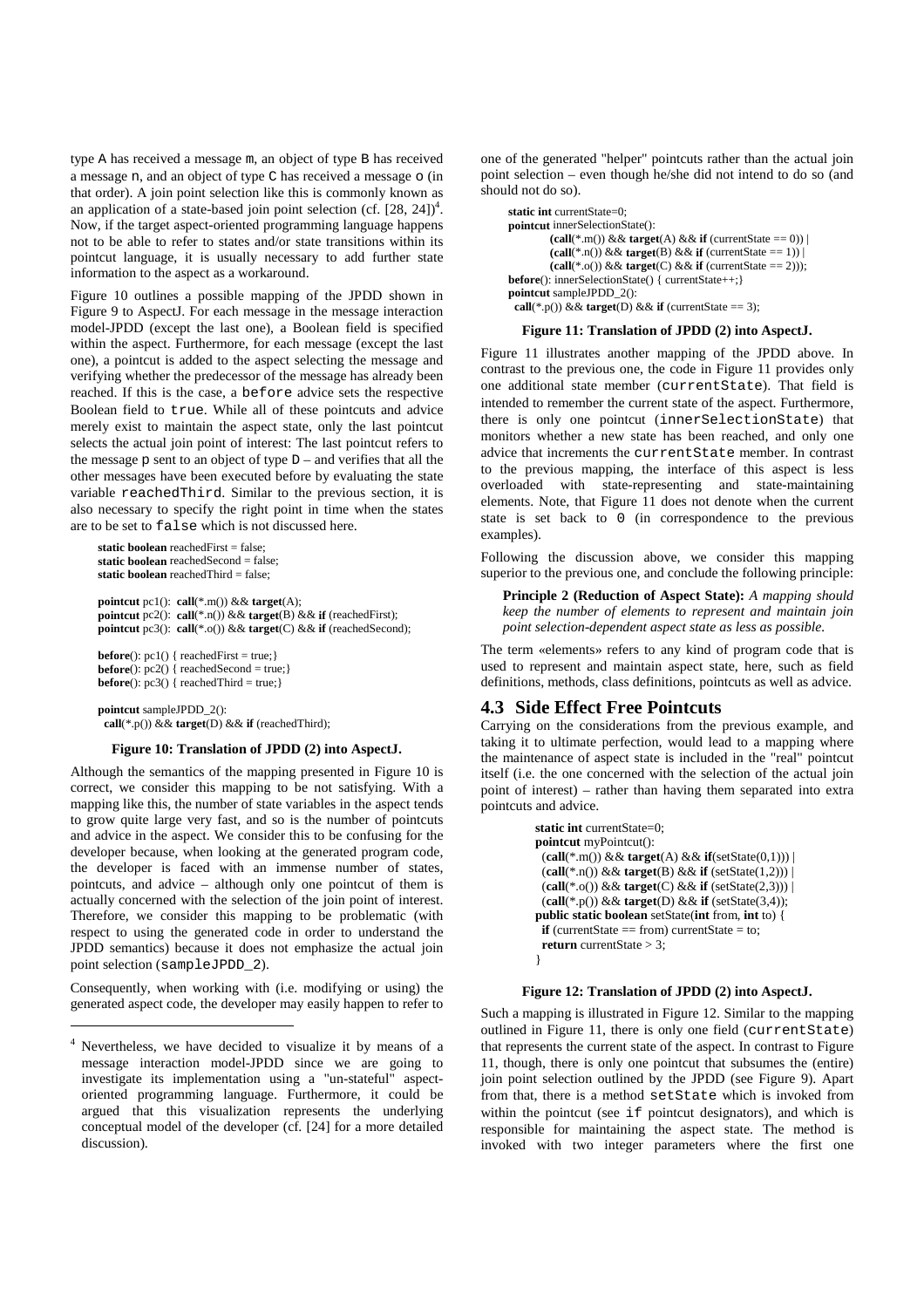represents the number of the current state and the second one represents the number of the next state. If the delivered current state corresponds to the value of the variable currentState, then the next state is assigned to this variable. The method returns true if the current state is larger than 3. Hence, the pointcut triggers the execution of a related advice only if the last state (number 4) is reached.

A straightforward interpretation of principle **2** (see previous section) would suggest that the mapping in Figure 12 is superior to the mapping in Figure 11 because there is only one pointcut, one field, and one method – as opposed to two pointcuts, one field, and one advice as in Figure 11.

Nonetheless, we consider this mapping to be problematic because the pointcut in Figure 12 does not only check whether certain conditions hold (e.g. whether a particular state has been reached). Rather, the pointcuts also takes care about updating the aspect state: The evaluation of the setState method in the pointcut's if clauses is not side-effect free. We feel that this breaks with the expectations developers have when they study an AspectJ pointcut. Moreover, a mapping to non side-effect free pointcuts might confuse developers trying to understand the semantics of a JPDD by studying the translated program code – because JPDDs, being mere selection patterns, should not have any side effects by default. Hence, we think that side-effects in the pointcut evaluation reduce the understandability of the generated code. Consequently, as a restriction to principle **2**, we postulate:

**Principle 3 (Side-Effect Free Join Point Selection):** *Join point selections in a mapping should be side-effect free, i.e. the evaluation of a pointcut must not change the state of the system/the aspect.*

Due to some characteristics of the underlying aspect-oriented programming language, the situation may arise in which this principle cannot be fully satisfied. For example, the use of the if pointcut designator in AspectJ may change the state of the system by referring to a method that triggers some state-changing aspect. The main intention of the principle still holds despite this possibility, though; i.e. developers should try to reduce any (potential) side-effect within their join point selections.

# **4.4 Pointcut Headers**

As already mentioned before, the occasion may arise where a given JPDD cannot be directly transformed into a target language. Such situations come to pass, for example, when a JPDD developer makes use of a JPDD construct that does not have a semantic counterpart in the target language. While in the previous sections we dealt with workarounds for missing join point selection means (which cause the creation of state within aspects), in this section we are going to deal with workarounds for missing means for join point context exposure.

Figure 13 illustrates a JPDD whose join point is a message invocation of method m1 on an object of type Person. Furthermore, in its structural selection constraints, the JPDD requires that the Person object must be related to an Address object via an association (in which the Address object is playing the role address). As indicated in the export parameter box, the JPDD exposes both the Person object (bound to the variable ?p) as well as the Address object (bound to the variable ?a).

If this JPDD has to be translated into AspectJ, the main problem is that AspectJ only permits to expose particular objects to an advice. This means that – with respect to the example given above – only the Person object ?p can be exposed (using AspectJ's target pointcut designator). The Address object ?a, on the contrary, cannot be exposed with help of AspectJ's proper pointcut language constructs. In consequence, a workaround implementation must be found.



**Figure 13: Sample JPDD (3).**

The first option would be to store the Address object ?a into a variable of the aspect. That variable would be initialized properly during the pointcut evaluation, and could be accessed by the advice afterwards. Figure 14 illustrates a corresponding AspectJ pointcut implementation. It makes use of an if pointcut designator which refers to a method that (a) assigns the address attribute<sup>5</sup> of the Person object ?p (exposed by the target pointcut designator) to the variable of the aspect, and (b) verifies if the assigned object is an instance of type Address. Afterwards, each advice affiliated with pc1 can access the respective Address object ?a via the variable of the aspect. As such, the same join point context is exposed as defined by the corresponding JPDD.

**static** Address a; **pointcut** sampleJPDD\_3(Person p): **call**(\*.m1()) && **target**(p) && **if**(hasAddress(p)); **private static boolean** hasAddress(Person p) { **return** ((a=p.address) **instanceOf** Address) }

# **Figure 14: Translation of JPDD (3) into AspectJ.**

Although this approach is feasible, we consider this solution to be not desirable because the exposure of the Address object is difficult to detect. As a consequence, the resulting join point selection is hard to understand. Most aspect-oriented programming languages (such as AspectJ, abc, JAsCo, etc.) decided to make the exposure of join point context explicit in the pointcut header – rather than "hiding" them in the aspect state. Consequently, most aspect-oriented developers expect to have a complete list of all exposed join point parameters in the pointcut header – rather than having to search for them among the aspect's variables. "Hiding" exposed join point context in the aspect state also imposes problems when it comes to pointcut composition. If some join point parameters can be accessed only via an aspect's variable, developers wishing to compose a pointcut need to be aware of these "implicit" join point parameters in order to implement a proper composition – which is an additional source of errors. Therefore, we consider it desirable to construct pointcuts whose signatures (headers, including the exposed

j

 $5$  Accessing the address attribute of Person object ?p is not unproblematic; see section 4.6 for further explications.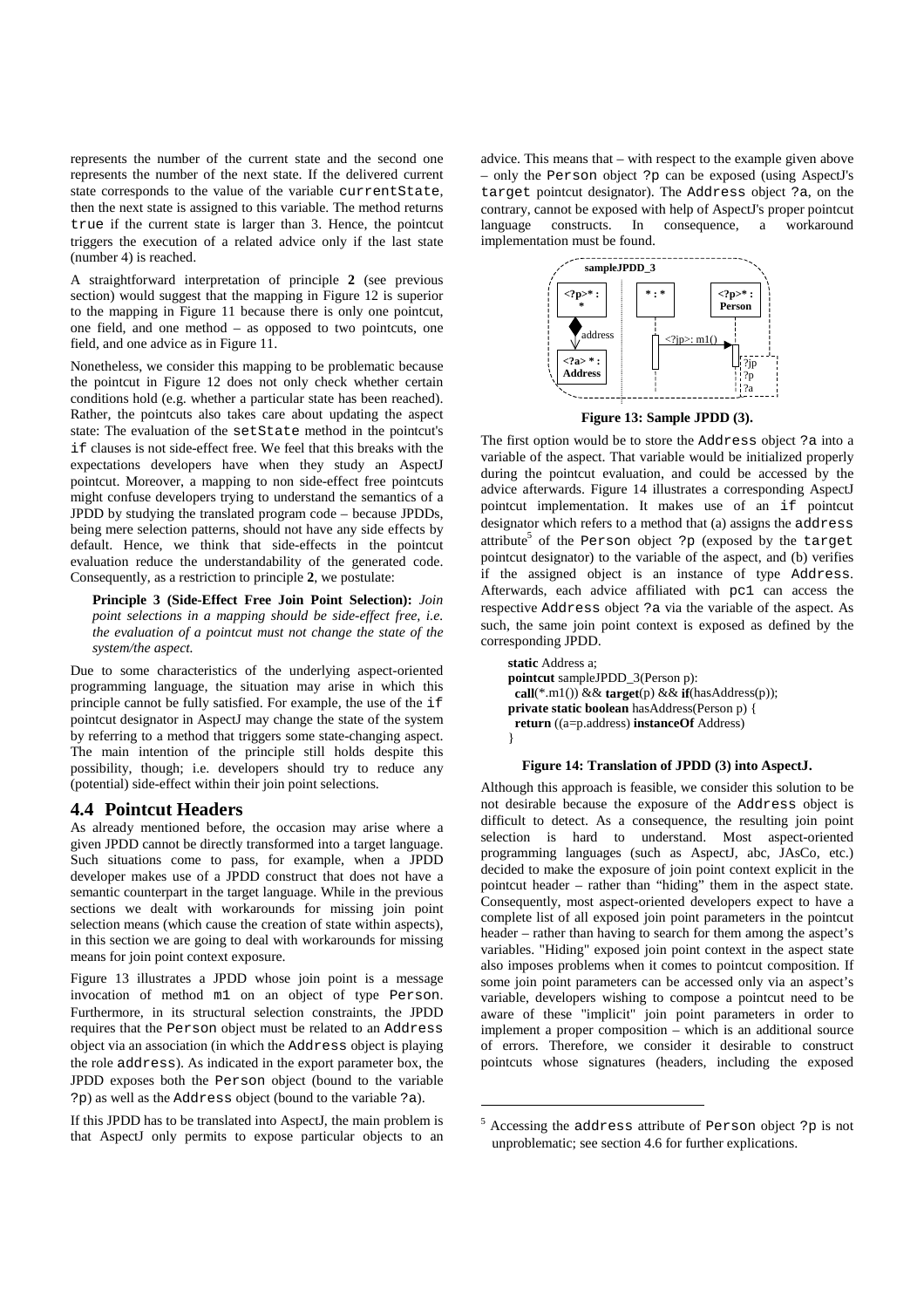variables) are closely related to the signatures of the corresponding JPDDs (i.e. its export parameter boxes).

Figure 15 illustrates an AspectJ implementation that we consider more appropriate. The code contains a new aspect method constructedJoinPoint, which is going to be invoked whenever a Person object receives a message m1. The around advice that is responsible for evaluating if the address attribute of the Person object ?p (exposed by the target pointcut designator) is an instance of type Address. If this is the case, it calls the newly generated aspect method and passes the Person object ?p, the Address object ?a, as well as an anonymous ProceedObject as parameters (the sole purpose of the last parameter is to be able to invoke the originally intercepted message call, selected by pointcut pc1, from within the aspect method constructedJoinPoint; cf. [8]). The invocation of this newly generated aspect method can now be intercepted by another pointcut sampleJPDD\_3, which exposes the passed arguments – in particular, the Person object  $?p$  and the Address object ?a – to a corresponding advice. As a result, the same join point context is exposed as defined by the corresponding JPDD.

Object constructedJoinPoint(Person p, Address a, ProceedObject o) { **return** o.doProceed(p); } **abstract class** ProceedObject { **abstract** Object doProceed(Person p); } **pointcut** pc1(Person p): **call**(\*.m1()) && **target**(p); Object around(Person): pc1(p) { Address a; **if** ((a=p.address) **instanceOf** Address) **return** constructedJoinPoint(p, a, **new** ProceedObject { Object doProceed(Person p) { **return** proceed(p); }  $\lambda$ : **else return proceed** (p); } **pointcut** sampleJPDD\_3(Person p, Address a, ProceedObject po): **call**(\* \*.constructedJoinPoint(Person, Address, ProceedObject))

#### **Figure 15: Translation of JPDD (3) into AspectJ using generated aspect methods.**

&& **args**(p, a, po);

Reflecting on these considerations, the principle underlying the mapping presented in Figure 15 can be summarized as follows:

**Principle 4 (Pointcut Headers):** *A JPDD translation should generate pointcuts whose headers correspond to the exported parameters as defined in the JPDD.*

Having postulated that principle, a short note needs to be given to aspect-oriented languages that do not provide dedicated mechanisms for context exposure. One example for such a language is AspectS [9], which basically exposes all parameters of a method call to an advice. We think that even in those cases the aforementioned principle should be obeyed. In case of AspectS, this could mean to generate a new method (in analogy to the previous AspectJ example) such that each of the export parameters of the JPDD are parameters of the new method.

# **4.5 Restricting JPDD Translations**

JPDDs are permitted to specify constraints on the join point which either cannot be implemented in certain circumstances, or even in general (i.e. never). One example for such a JPDD would be one that refers to *future data* (cf. [7, 16, 25]).

For example, Figure 16 illustrates a JPDD which selects a message m being sent to an object a of type A as the join point  $(\leq$ ?jp>). However, this join point is only selected if the target object a receives another message n at a later point in time. Furthermore, at an even later point in time, the object a is required to sent a message o to an arbitrary object (which is bound and exposed by the variable ?o). This last message also represents a join point.

The problem with this JPDD is that it refers (for join point <?jp>) to some future events in the system (i.e. messages n and o). This leads to a twofold problem. First, it cannot be guaranteed in general whether such a join point selection  $(\langle ?jp \rangle)$  is computable at all. Second, most aspect-oriented languages (with minor exceptions; cf. [16]) do not support the reference to future events within their pointcut language. Nevertheless, there are possible ways to still realize a translation of a JPDD like this. First, in case the aspect-oriented target language does provide suitable join point selection means to refer to future events, those language features should be used. Second, if the aspect-oriented target language does not provide those join point selection means, a JPDD translation could at least "try" to determine whether such events *could* happen (by means of static code analysis).



**Figure 16: Sample JPDD (4).**

From our point of view, only the former solution seems justifiable (because it would comply to principle 1; see section 4.1). The latter solution is considered undesirable, though, because it would go beyond the implementation of (reasonable) workarounds and would mean to superimpose the "spirit" of the target programming language with the "spirit" of JPDDs. With other words, we do not consider it to be the goal of translations to extend a given target programming language such that every selection pattern specified by a JPDD can be performed in/executed with that target language. Instead, we consider it sufficient that the mapping translates "as much as possible" of the join point selection and informs the developer which parts of a JPDD cannot be translated correctly. We consider such approximation of the join point selection to be still helpful because it permits developers to understand at least some parts of the join point selection in terms of the known target language and makes explicit what parts are not translated in the correct way.

Concluding from these contemplations, we propose:

**Principle 5 (Restrictions and Approximations of JPDD Mappings):** *A description of a JPDD mapping needs to define reasonable circumstances under which the mapping refuses to translate a JPDD into a target language completely.*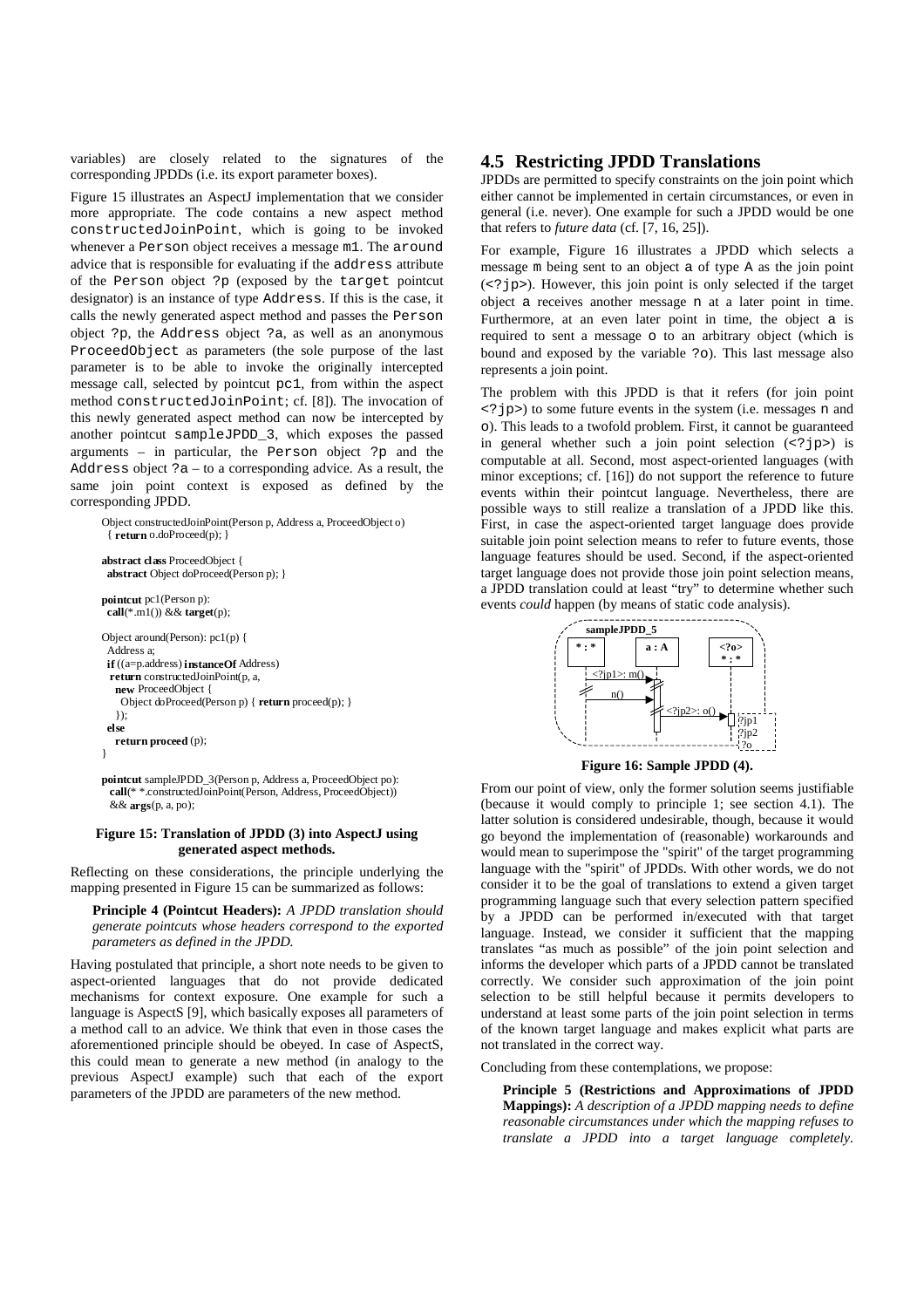*Furthermore, reasonable approximations for a JPDD translation should be specified (if possible).*

In case a developer tries to translate a JPDD for which no reasonable mapping exists, suitable error messages should be thrown that point the developer to those elements in the JPDD that need to be changed in order to gain a translatable JPDD.

## **4.6 Static Analysis of Program Code**

Another – related – problem implementers of JPDD mappings have to deal with is related to the different flavors in which aspect-oriented languages perform static code analysis on the generated pointcut code in order to verify if it is valid. An example for such static analysis is type checking: While languages like AspectJ are based on a typed programming language (Java), languages like AspectS are not (Smalltalk). Consequently, a translation of JPDDs into a typed programming language would be expected to be conform to the underlying type system.

However, the question is whether the JPDD translation itself is responsible for guaranteeing such conformance, or whether the resulting code should be simply handed over to the aspectoriented system so that the system can test it for conformity.

A suitable example to elucidate the problem has been given in section 4.4 (see JPDD in Figure 13): The matter of interest is the relationship between the Person object and the Address object. According to the JPDD, it can be easily concluded that the actual type of the variable ?o must be Person because it is a Person object that receives message m1 (which is the actual join point in the join point selection). However, it is not clear whether the type Person has a field named address (as specified by the role name at the association end pointing to the Address object). Hence, from the (typed) perspective of AspectJ, it is not clear whether this field can be simply addressed by using an expression like p.address (where p is a variable of type Person)– or if this would mean a type error.

One solution in AspectJ (respectively in Java) to overcome this problem is to use the Reflection API. Instead of accessing the field directly, we would first access the class of object ?o (i.e. Person) in order to compute whether this class (or any superclass) provides the appropriate field address, and would try to access it only if the computation has yielded a positive result. Figure 17 illustrates how such a check for the existence of a field address would look like.

```
static boolean checkAddress(Person p) { 
 try { 
  Field f = p.getClass.getField("address");
   return (f.get(p)!=null); 
  } catch (Exception ex) {} 
 return false; 
}
```
#### **Figure 17: Translation of JPDD (3) into AspectJ.**

However, although this translation certainly meets the semantics of the JPDD, we would not consider it to be useful with respect to an easy comprehension of the generated pointcut code. Instead, we think that a mapping may make positive assumptions about the validity of a JPDD and therefore should translate JPDDs into straightforward implementations. With other words, we propose to leave some necessary static checks of the resulting code to the target language. Consequently, we accept that the resulting code possibly contains some errors that need to be fixed by the developer after the pointcut code generation by hand – for the sake of an increased understandability the resulting code.

#### Hence, we conclude:

**Principle 6 (Static Constraints Checks Left to Aspect-Oriented Language):** *A mapping of JPDDs should make positive assumptions about the validity of a JPDD with respect to static analysis checks that need to be performed by the underlying aspect-oriented language. A mapping does not need to perform such checks itself, but needs to document situations where the resulting code might fail and provide strategies how a defective translated code can be fixed.*

Principle 6 is closely related to principle 5. Both principles refer to situations where the generated join point selections in a given target language either do not match the semantics of the underlying JPDD (principle 5) or are semantically incomplete, i.e. the generated code may contain errors that are left to be checked by the target language (principle 6). Nevertheless, it should be noted that the focus of each principle is different. Principle 5 refers to situations where it is (maybe inherently) not possible to map a JPDD to code that matches the semantics of a JPDD completely. In contrast to that, principle 6 refers to situations in which a semantically correct mapping of a JPDD would be possible, but where straightforward (though erroneous) solutions exist that still permit developers to understand the underlying join point selection.

# **5. AspectJ Mapping**

This section describes mappings from JPDDs to the aspectoriented language AspectJ<sup>6</sup>. Thereto, we describe for AspectJ how interaction-based join point selections, state-based join point selections and structural JPDDs are translated into the language and explain furthermore the mapping restrictions. The algorithms underlying the mapping are explained informally and illustrated using a non-trivial example.

Note, that we intentionally focus on message invocation models and structure JPDDs here since they have been mainly used for motivating the principles (cf. section 4).

## **5.1 Interaction JPDDs**

j

As already explained in some examples in section 4, it is not possible to translate interaction diagrams into pointcuts straight forward, since it is possible that some state information need to be generated.

In order to consider principle 1 (Use of Pointcut Language Constructs) we need to determine what AspectJ language features need to be considered for translating interaction diagrams.

First, the pointcuts call and execution can be directly used for the translation, since they directly refer to single elements in the JPDD (e.g. [23]). Second, AspectJ provides with the cflow language construct means to specify indirect messages directly on

<sup>&</sup>lt;sup>6</sup> We have also implemented already some preliminary toolsupported translation to AspectS (http://dawis.icb.unidue.de/research/ aosd/join\_point\_designation\_diagrams\_jpdds/), but since we assume that readers are rather familiar with AspectJ, we do not discuss the AspectS mapping here in detail and just give some insights about this mapping in the conclusion.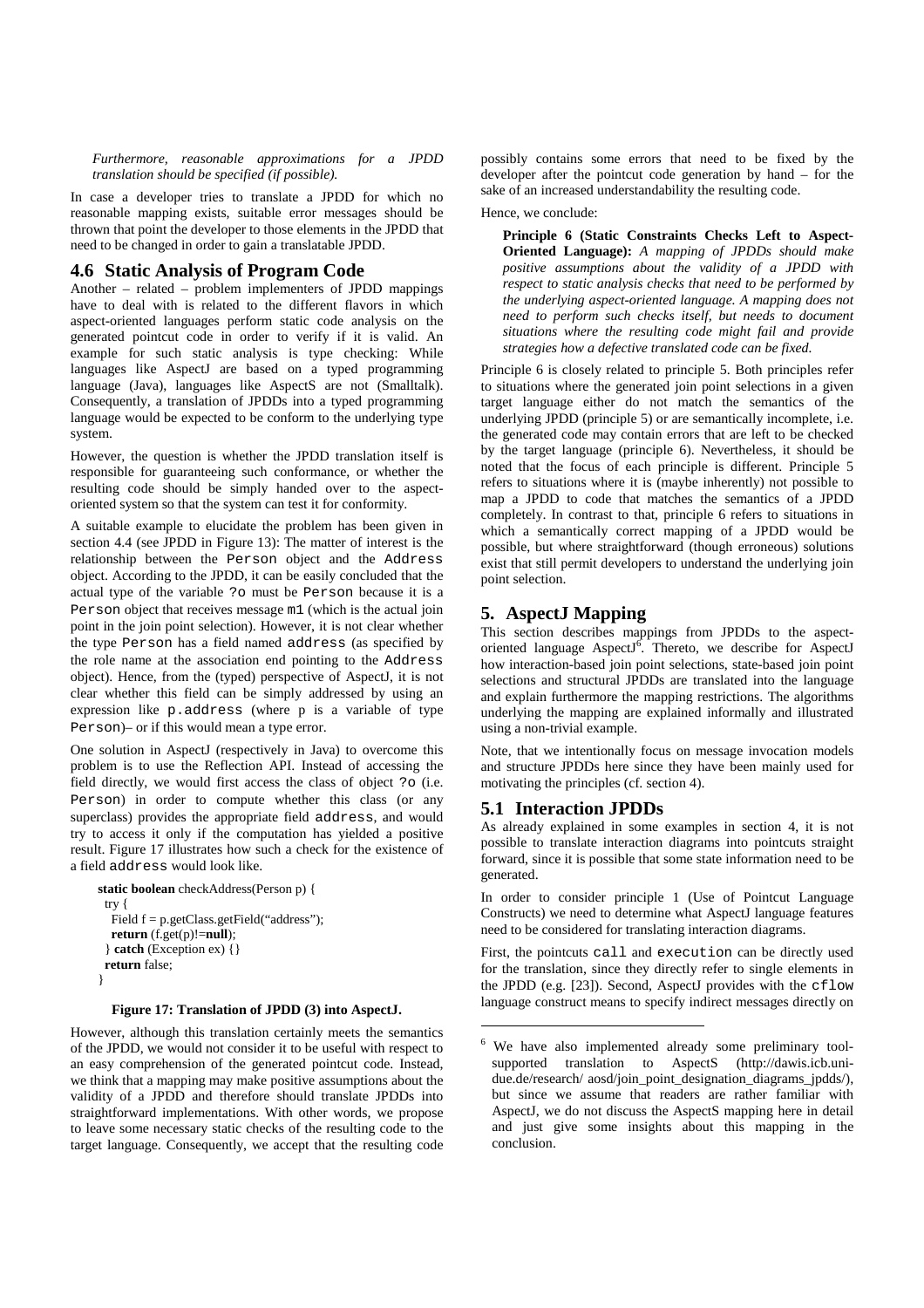the programming language level. Third, actual types that can be specified within the object description of an interaction diagram can be described using target, this and args under some circumstances. The mapping has to consider that if pointcuts cannot be used freely within cflow pointcuts [11]. Hence, whenever there is a situation where it is desirable to use a cflow pointcut but where additional constraints on objects, types or messages are required, we need to construct a work-around.



**Figure 18. Example for Interaction-Based Selection.**

Once we have a JPDD such as defined in Figure 18 we start from the first message (which is message m1) and analyse whether this message (and all messages caused by m1) can be described by a cflow. In such a case, we would simply generate the cflow pointcut. In the other case, we need to construct pointcuts and advice which construct and maintain the state information required for the join point selection.

We use the following rules to determine whether a message sequence can be specified using the cflow construct:

- each object participating in a message sequence (as a sender or receiver) does not send or receive more than one message (since this requires the construction of additional state information)
- 2. all messages in the sequence are separated by the indirection symbol (otherwise this means that one message has to follow the previous message directly which does not correspond to the semantics of  $cflow$
- 3. structural constraints on objects participating in the message (sender, target, parameters) can be expressed in terms of the pointcuts this, target and args (i.e. no if pointcuts are necessary, which cannot be used within cflow, cf. [11])
- 4. only the elements of the last message in the sequence are exposed (or described identifiers that are used by further elements in the join point selection).

Applying these rules to the interaction model in Figure 18, we see that the complete interaction cannot be translated at once using the cflow pointcut. Although rules number 3. and 4. are valid for all elements in the interaction diagram, the straight forward translation is not possible for the following reasons:

- 1. object a sends more than one message (m1 and m4, which contradicts 1.)
- 2. object b sends more than one message (indirect messages to c and to an unnamed object, which contradicts 1.)

3. message m2 is the first message of a method in c (which contradicts 2.)

However, we see that parts of the interaction can be represented using cflow: Message m3 should occur within the control flow of an object b (while there are further constraints on this object b)

In order to reduce the number of state variables (principle 2), we use the proceed object idiom (as explained in section 4.4) whenever there is a message at a later point in time that explicitly needs to refer to an object of a previous message. Since the message m4 needs to be sent from the object a (i.e. the same instance that sends message m1), such a situation exists. We construct an abstract class Proceed01 that is instantiated when an object of A is executed ( $\;$  state01  $\;$  ). At the same time, the aspect's state variable is set to state 1. When message m1 is sent we refer to the previous object a via a cflow construct that refers to the method \_state01\_. The cflow exposes the parameter of that method. In that way it is not necessary to store object a itself in an aspect's variable. A message m1 is part of the interaction if states has the value 1 and if the sender of the message equates to the parameter exposed by the cflow.

Following the same approach as for \_state01\_, we construct a new method \_state02\_ that sets the variable states to 2.

Figure 19 illustrates the resulting code, whereby the state with the value 1 represents the state "object a is currently executing" and the one with value 2 states "object a sends object b message m1".

**static** int states  $= 0$ ;

```
abstract class _Proceed01 { abstract Object doProceed(A a);} 
pointcut _state01_(A a): 
  execution(* *.*(..)) && this(a) && if(states == 0);
Object around(A a):_state01_(a) { 
  return state01 (a, new Proceed01() {
```
Object doProceed(A a) {**return** proceed(a); }})**;**}

```
// method that permits to expose object a 
Object _state01_(A a, _Proceed01 p) { 
  states = 1; return p.doProceed(a); }
```
*// Step 1: message m1 from a to b* **abstract class** Proceed02 { abstract Object doProceed(A a, A a2, B b);} **pointcut** \_state02\_(A a, A a2, B b): **cflow**(**execution**(\* \*.\_state01\_(A, ..)) && **args**(a, ..)) && **call**(\* \*.m1()) && **this**(a2) && **target**(b) && **if**(a == a2) && **if**(states==1);

```
Object around(A a, A2 a2, B b):_state02_(a, a2, b) { 
   return _state02_(a, b, new _Proceed02() { 
    Object doProceed(A a, B b) {return proceed(a, a2, b); }});}
```
Object \_state $02$  (A a, B b, \_Proceed $02$  p) { states  $= 2$ ; **return** p.doProceed(a, b);



#### **Figure 19. AspectJ Translation of Figure 18 (step 1): Translating message m1 from a to b.**

Please note, that according the examples throughout this paper Figure 19 does illustrate how the state variable is set back to some previous values. However, this turns out to be not that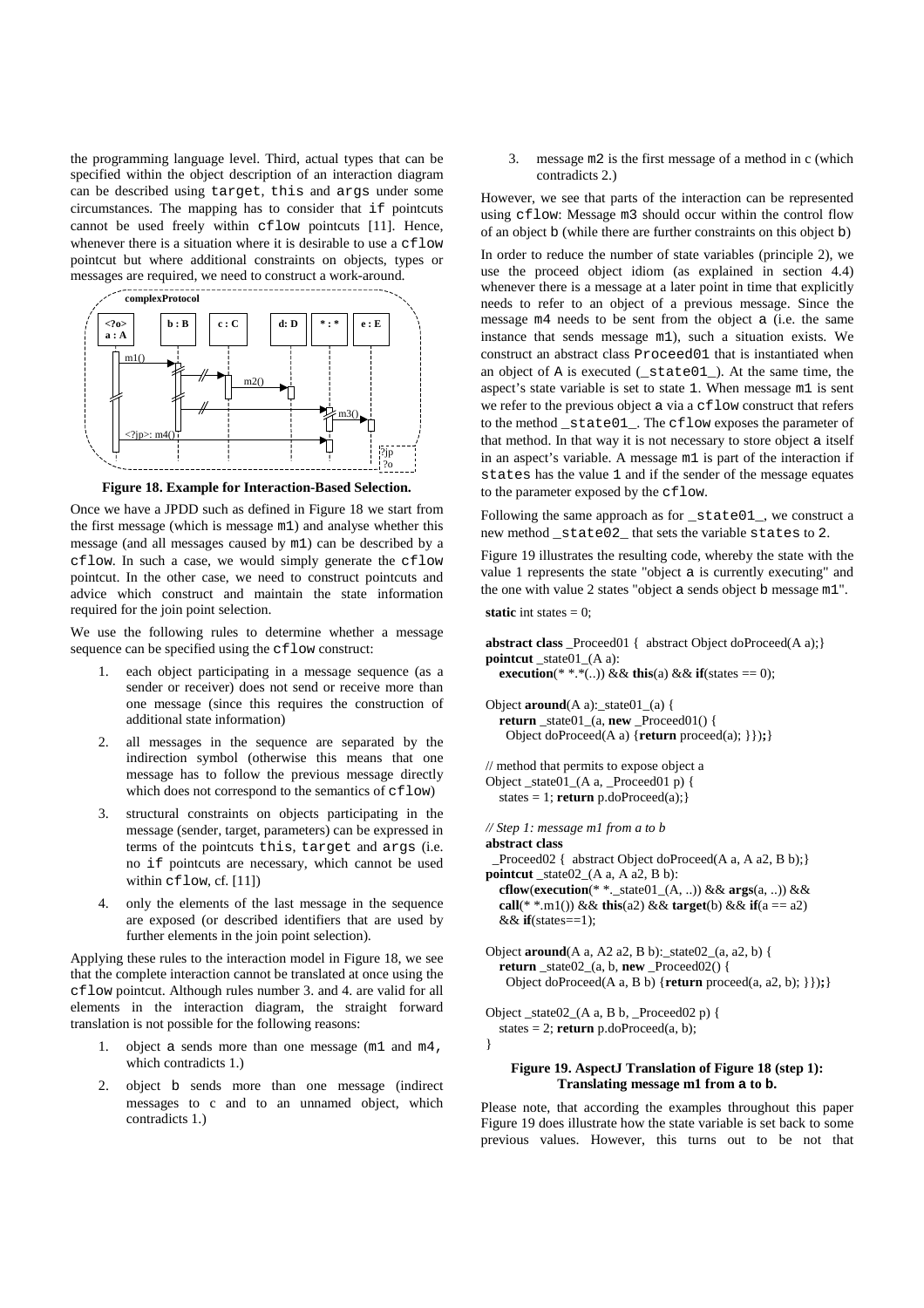complicated. For example, the state 1 is abandoned, if the there is no executing object a on the call stack, i.e. right after the execution of an object a (that does not appear below the cflow of an object of type A) the variable states is set to 0.

Applying each of the previous steps to all messages leads to the additional code as illustrated in Figure 20. Although we did not illustrate for the previous examples how to abandon a certain state, we illustrate it here for the message m2: The special thing about m2 is that it needs to be the first message in a method in c. Hence, abandoning the state is an essential characteristics of the selection here.

**pointcut** state03 (): **cflow**(**execution**(\* \*. state02  $(A, B, ...)$ ) && **execution**(\* \*.\*(..)) && **this**(C) && **if**(states==2); **before**(): \_state03\_() { states = 3; }

*// Checking that m2 is the first message in c* **pointcut** state04 (): **cflow**(**execution**(\* \*.\_state02\_(A, B, ..))) && **call**(\* \*.m2()) && **this**(C) && **target**(D) && **if**(states==3);

Object **around**(): state04 () { states = 4; **return proceed**(); }

```
pointcut _state04Abandoned_(): 
   cflow(execution(* *._state02_(A, B, ..))) && call(* *.*(..)) &&
   !(call(* *.m2()) && this(C) && target(D) && if(states==3)); 
before():_state04Abandoned_ () { states = 2; }
```

```
pointcut _state05_(): 
   cflow(execution(* *._state02_(A, B, ..))) && 
   call(* *.m3()) && target(E) 
   && if(states==4);
```
Object **around**():\_state05\_() { states = 5; **return proceed**();}

*// Mapping the parameters to match JPDD param box* **abstract class**

\_Proceed03 { abstract Object doProceed(A a, A a2);}

```
pointcut _complexProtocol_(A a, A a2): 
  cflow(execution(* *...state00 (A, ...) && args(a2, ...) && call(* *.m4()) && this(a) && if(states == 5) && if(a==a2);
```

```
Object around(A a, A a2): _complexProtocol_ (a, a2) {
  return complexProtocol (a, a2, new _Proceed03() {
    Object doProceed(A a, A a2) {return proceed(a, a2); }});}
```

```
Object complexProtocol (A a, A a2, _Proceed03 p) { 
  return p.doProceed(a, a2);}
```
*// Checking that m2 is the first message in c* **pointcut** complexProtocol(A a): **execution**(\* \*.complexProtocol(A)) && **args**(a,..);

#### **Figure 20. AspectJ Translation of Figure 18 (continued).**

The problem with stating "it is the first message in a method in  $\sigma$ " is that it also requires an additional state that describes that object c has been entered. Since we also have the constraint that c needs to be executed in the control flow of method \_state02\_ we construct a corresponding pointcut that makes use of cflow (see pointcut\_state03\_). A corresponding advice that refers to \_state03\_ sets the variable states to value 3. Furthermore,

we generate a pointcut \_state04\_ that determines whether states has the value 3 and message m2 is currently sent. In order to guarantee that the message m2 is the first message, we generate an advice that sets states back to value 2. The corresponding pointcut \_state04Abandoned\_ checks, whether states has already he value 3 and a messages is currently sent that is not the desired message m2.

The implementation of the pointcut \_state05\_ is rather straightforward: we already determined in the beginning of this section that message m3 can be selected using the cflow construct. Hence, we only need to determine the corresponding start of the control flow (which is the method state02).

Finally, we need to create a pointcut that matches the parameter box of the JPDD (principle 4, Pointcut Headers). The pointcut that determines whether the last message is reached (\_complexProcotol\_) requires 2 parameters in order to check whether the sender of the message corresponds to the object a. The original JPDD just requires one parameter (in addition to the join point). Hence, we create a method complexProcotol that also contains the objects a and a2 (in addition to the proceed object) and create finally the pointcut complexProtocol which refers to the method execution and exposes its first argument.

#### **5.2 Structural JPDDs**

Structural JPDDs differ from interaction JPDDs in the way that they do not define join points but structural constraints on those join points. Consequently, a translation of a structural JPDD does not necessarily lead to the definition of a pointcut, but rather to the definition of a new method that needs to be invoked from within a pointcut or an application of a primitive pointcut.

Since AspectJ already provides with the operator + as well as with the pointcuts this, target and args the ability to specify some structural constraints (on the actual type) it is desirable to use them when they are needed (according to principle 1). Whenever from within a join point a structural constraint is required we check whether this structural constraint can be directly mapped to these constructs.

In all other cases (which means that object relationships need to be evaluated and potentially collected) we check,

- 1. whether all object information necessary to evaluate the relationships are accessible from the join point itself (which we call local accessibility).
- 2. whether related objects are being addressed from within or exposed from the JPDD.

We consider a (directed) relationship to be locally accessible if the source object of the relationship is bound to a variable that is used in a join point selection within an interaction- or state-JPDD. If all necessary information are locally accessible we construct a method that has the necessary local information as input parameters (the structural check-method).

If this is not the case, we generate pointcuts and corresponding advice that collect all necessary information. From within the structural check method such data structures need to be accessed.

In case object relationships are named, we construct directly field accesses according to the principle 6 (Static Constraints Checks Left to Aspect-Oriented Language). In case there are object relationships that are not named, we generate reflective accesses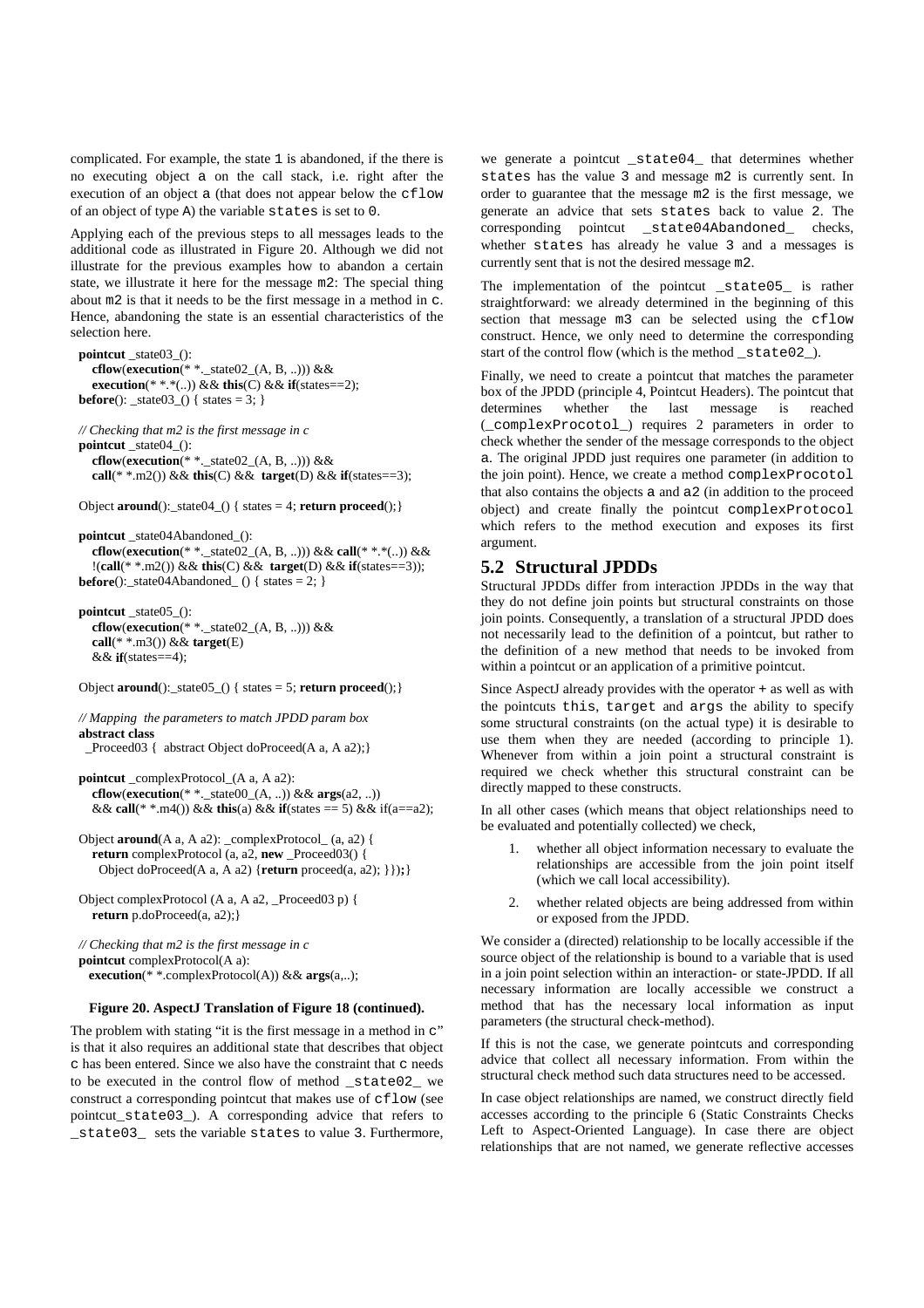to an object's fields. In case indirect object relationships are used, we generate traversal methods that run over the object graph.

If objects are not being addressed from within the JPDD and if they are not exposed, the structural check method is simply a boolean method that checks whether the constraints of the structural JPDD hold.



**Figure 21. Example for Structural JPDD.**

If objects are addressed or exposed, it is necessary to bind them to a variable (or a collection). Furthermore, because of the principle 4 (Pointcut Headers), we generate a method that (also) has this variable (or collection) as parameter. This method is used by other pointcuts in order have an explicit representation of the bounded objects.

Figure 21 illustrates a structural JPDD that should be translated. There are two relationships between the object bound to the variable o and related objects. All relationships are local, because the object o is bounded to the parameter of type P that is passed at the join point. Furthermore, related objects are exposed by the JPDD (the objects ref) while the related object a is not directly exposed.

```
abstract class _Proceed01 { abstract Object doProceed(P p);} 
pointcut state01 (P p):
 call(*.m(P)) && this(A) && target(B) && args(p) && 
 if(checkA(p)); 
static boolean checkA (P p) {return (p.a instanceOf X);} 
Object around(P p): _state01_ (p) { 
Collection ref = \overline{bindRef}(p);
 return _state01_(p, ref, 
  new _Proceed01 {
     Object doProceed(P p) { return proceed(p); } 
    }); 
} 
Collection bindRef(P p) { 
 Collection c = …a depth first search on p…; return c ;}
Object state01 (P p, Collection c, Proceed01 p1) {
return p.doProceed(p); }
```

```
pointcut sampleSelection(P p, Collection c): 
  call(* *._state01_(P, Collection, ..)) && args(p, c);
```
# **Figure 22. AspectJ Translation of Figure 21.**

First, we construct for the non-exposed constraint on field a a boolean method that accesses a from p and checks, whether the actual type matches (type X). This boolean method is invoked from a first pointcut (\_state01\_, see Figure 22).

Second, for the variable ref we construct a method bindRef that traverses the object hierarchy using the reflective API, stores all reachable objects in a collection and returns that collection. For exposing this method, we generate a method that has all exposed objects (p as well as ref) as a parameter and which proceeds with the original join point. This method is being invoked when the original join point is reached via an advice that refers to the pointcut \_state01\_. This advice creates the proceed object passed as an additional parameter to the method.

The pointcut usable by the developer which reflects on the complete JPDD is the pointcut sampleSelection which has the desired interface.

## **5.3 Stateful JPDDs**

Our translation of state JPDDs is very closely related to the translation of interaction JPDDs. To be more precisely, the algorithm for translating state JPDDs is a subset of the one used for translating interaction JPDDs: while the algorithm for interaction JPDDs needs to determine how many states need to be constructed, this information is already explicitly contained in a state JPDD. Consequently, we just give a very short overview of the mapping of stateful JPDDs.

The translation enumerates all states (to be stored in a corresponding state field) and generates for all transitions between two states a pointcut that checks the current state (which needs to match the number of the source state of the transition), the constraints in the join point (which corresponds to the translation of constraints as discussed in section 5.1 and 5.2).

For each constructed pointcut a corresponding advice is generated that updates the state (according to the number of the following state). In case further elements need to be exposed, the translations as explained in 5.2 have to be performed.

Although the principle 2 says that the number of states should be minimized, this is not valid for the explicitly declared states in the JPDD: Since the intention of such state is to have an explicit representation, a reduction of the states would in such a situation decrease the comprehensibility of the translated JPDD.

## **5.4 Restrictions of Translations**

The here proposed translation does not translate any occurrence of future data of join points. I.e. it is not possible translate a JPDD which requires to evaluate information from the future of the system. Instead, the translation approximates the join point selection by leaving out all future data (which corresponds to the explanation given in section 4.4).



**Figure 23. Restriction of Structural JPDD translation.**

However, there is another restriction of the translation that is closely related to the background of the problem of future events. The translation does not permit to translate structural JPDDs that relate to subtype relationships where only the upper type is known.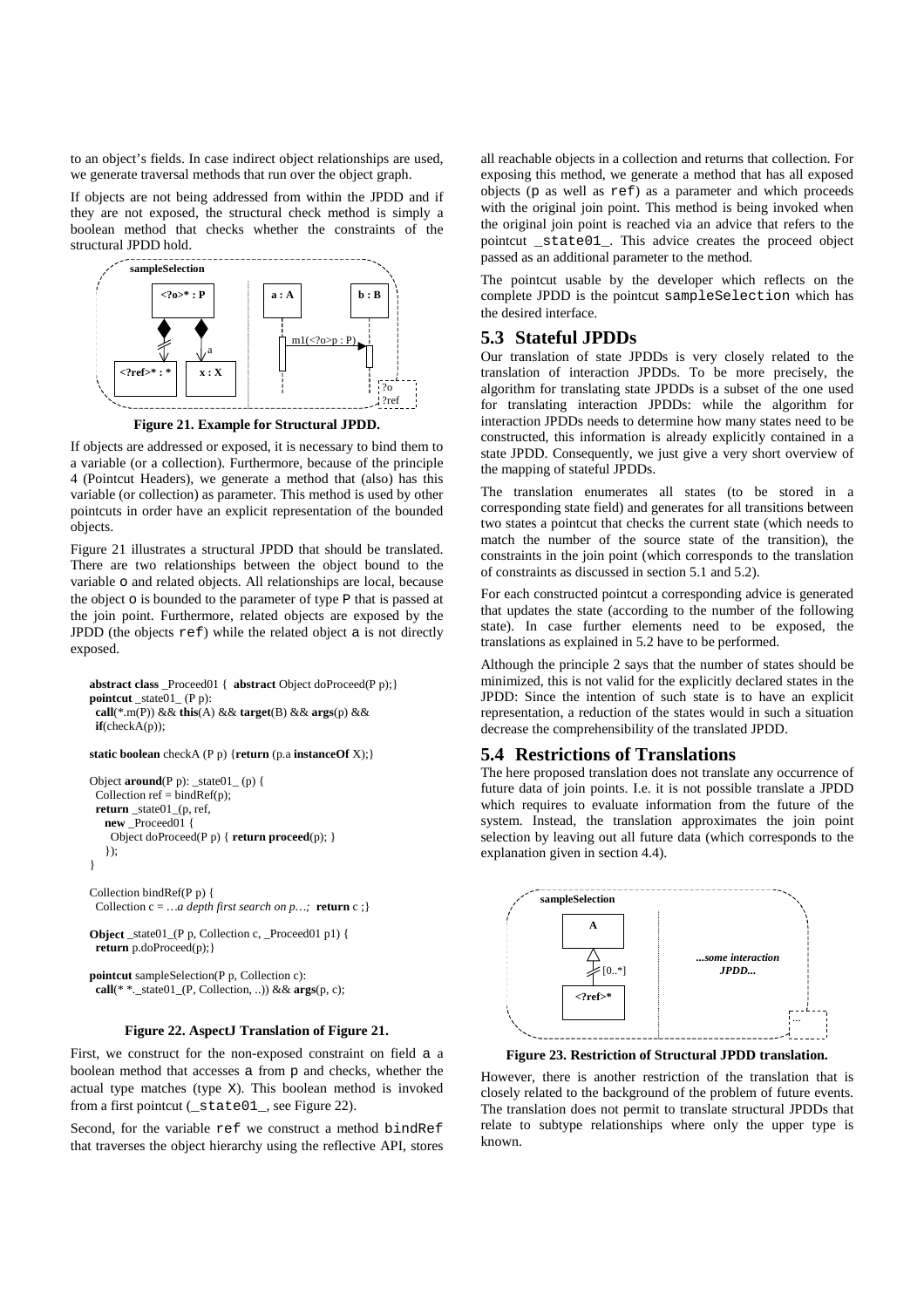Figure 23 illustrates a structural JPDD were the variable ref should be bound to all subtypes of A. The problem with translating such a JPDD to AspectJ is that Java does not directly permit to access any information about subtypes using the reflection API. The reasons lies mainly in the architecture of Java that permits to load classes later on via the class loader, i.e. not all classes need to be known at a certain point in time. Consequently, at a certain point in time (i.e. when the corresponding join point is reached) the number of all subtypes cannot be computed. In order to achieve this, it would be necessary to access the class loader in order to perform some modifications to it which is from our point of view not the task of a JPDD translation.

# **6. Related Work**

The generation of program code from graphical notation such as JPDDs has been supported by a vast variety of CASE tools since a long time, and much research has been focused on how to generate that program code best (cf. [3]). However, no tool to our knowledge has been tackling the generation of pointcut code from visual representations of join point selections (such as JPDDs).

The principles introduced in section 3 can be likely compared with the effort do reduce so-called *code-smells* which have been articulated for object-oriented software construction in the context of refactorings (cf. [6]) as well as recently in the context of aspectoriented software development (cf. e.g. [13]): the intention is to give some guidelines which prevent the resulting code to be not readable or understandable. Furthermore, the guidelines can be compared with coding guidelines as they exist for many programming languages( cf. e.g. [18] for programming guidelines on C++).

Other tool support exists in the domain of aspect-oriented software development, such as ActiveAspects [4], or Asbro [17], etc. The focus of these tools is to visualize the effects an aspect has on a given target system. They are usually not concerned with the generation of aspect code.

For the Theme/UML approach [2], a tool has been implemented based on KerMeta [14] which enables the composition and execution of themes (cf. [10]). Theme/UML does not provide a means for specifying join point selections in isolation, though. Consequently, no code generation has been necessary to do so.

# **7. Conclusions**

In this paper, we have discussed the need for suitable mappings for JPDDs to aspect-oriented programming languages. We have come up with a (non-exclusive) list of principles according to which these mappings have to be specified. We furthermore have outlined a concrete mapping for the aspect-oriented programming language AspectJ which comply to these principles.

Apart from the translations, which can be used in a forward engineering approach to generate pointcut code from JPDDs, one of the major contributions of this work has been the detailed deduction of principles for that code generation. Some of these principles are focused on an appropriate alignment of the generated pointcut code with the structure of the JPDD (e.g. principle 4); other specify what to do if the target programming language does not provide sufficient join point selection means to realize the JPDD appropriately (principles 5 and 6). While these kinds of principles are very closely related to the translation of JPDDs to pointcut code, other principles (such as the principles 1- 3) turn out to be even applicable as general design principles for "good" pointcut design in the general case.

We also think that further principles are necessary to have a good translation of JPDDs into code. For examples, we consider the use of an appropriate naming convention to be necessary for states that need to be constructed. However, the intention of this paper was not to discuss such principles only, but the application of these principles in a concrete mapping, too. Therefore, we did not describe further principles here.

In section 5 we only described the mapping from JPDDs to AspectJ. Nevertheless, we already have some preliminary toolsupported translation of JPDDs into AspectS. An interesting observation is that the resulting code largely differs from the corresponding translation into AspectJ due to the different philosophy of AspectS to consider aspects as ordinary classes which need to be instantiated and explicitly woven. Furthermore, since the pointcut language of AspectS widely differs from AspectJ, it is the usual case that even simple join point selections end up with the generation of pure Smalltalk code, where the connection to the underlying aspect-oriented system is hard to follow. For other target language (e.g. JAsCo) we expect that the existence of stateful pointcuts widely eases the construction of states (in comparison to the state constructions that were necessary in section 5.1). However, we are currently not able to provide a complete mapping from JPDDs to JAsCo and consider this to be future work.

One goal of providing translations for JPDDs into program code was to help developers learn and understand the semantics of JPDDs by enabling them to study equivalent pointcuts in a programming language they are familiar with. The idea was that this would help them also to read and understand similar JPDDs in other situations – in which they cannot resort to a corresponding pointcut implementation. However, as the examples given in section 5 have shown, this is not always the case. As it turned out, a complex join point selection specified in a JPDD is very likely to result into a likewise complex pointcut specification in a given programming language. Hence, we can conclude that – even if all mapping principles outlined in section 4 haven been obeyed – translations of JPDDs into program code facilitate the comprehension of the selection semantics of JPDDs only up to a certain complexity. Nevertheless, a translated JPDD still gives the developer the chance to understand a JPDD semantics by "playing around" with the join point selection in the sense that the developer can try out how the join point selection behaves in a given application.

It remains to mention that the principles specified in this paper are not meant to be complete. Indeed, the authors already apply further principles in their JPDD mappings (specifying how to deal with combinations of JPDDs, for example, or how to use (i.e. use to which extent) the reflection capabilities of the target language) which haven't been presented here due to space limitations. It is considered essential to maintain and complement this list of principles as part of future work/research. Likewise the concrete mappings should be extended with further mappings to other programming languages.

## **References**

- [1] Al-Mansari, M., Hanenberg, S., *Path Expression Pointcuts: Abstracting over Non-Local Object Relationships in Aspect-Oriented Languages*, in Proc. of NODe'06, Erfurt, Germany, LNI, 2006, pp. 81-96
- [2] Baniassad, E., Clarke, S., *Aspect-Oriented Analysis and Design - The Theme Approach*, Addison-Wesley, 2005